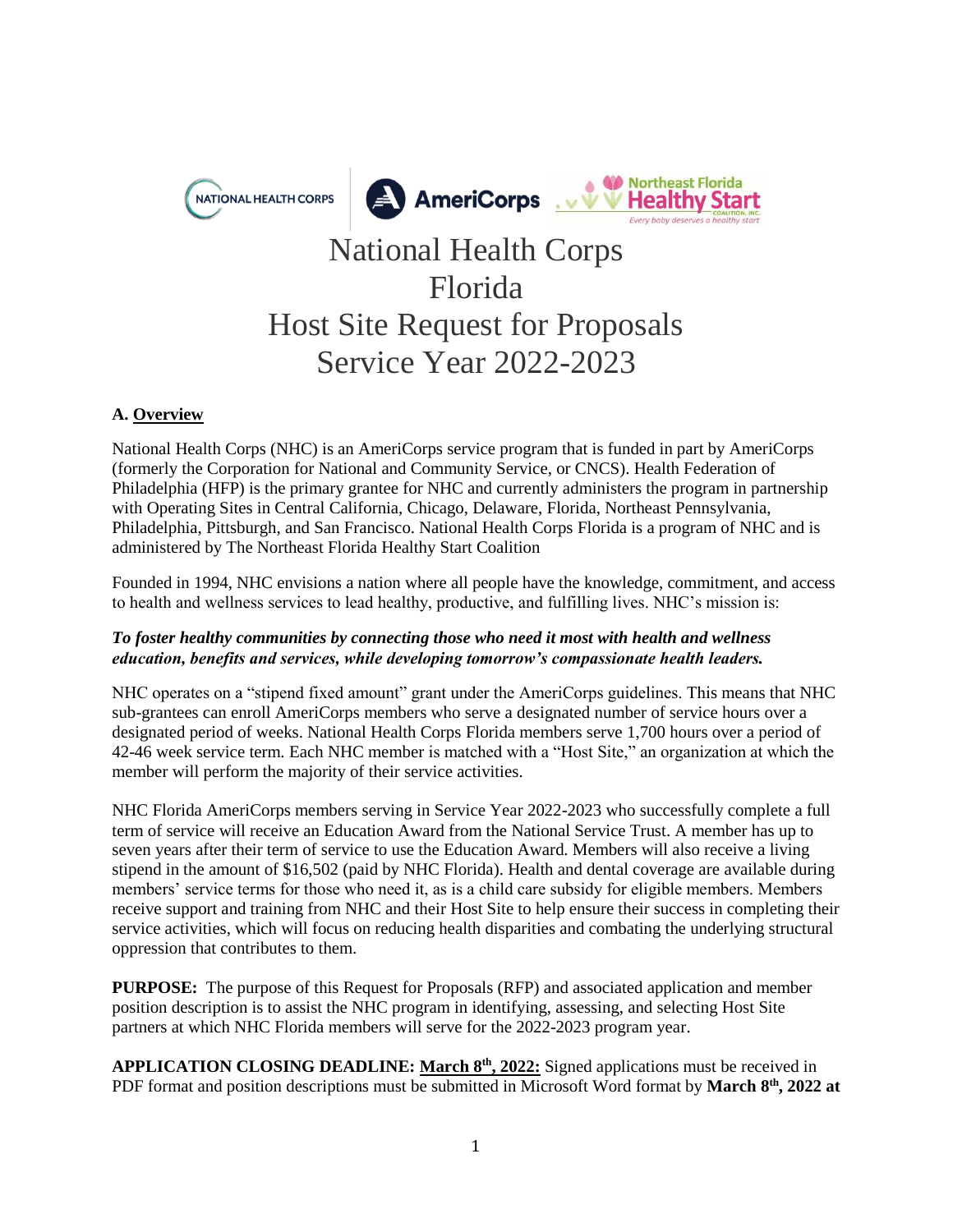**6:00pm EST**. Applications must be submitted by email to **KaTori Roussel, [kroussel@nefhsc.org,](mailto:kroussel@nefhsc.org) 904- 994-8283**

**NUMBER OF HOST SITES SELECTED:** NHC Florida anticipates hosting 22 members for the 2022- 2023 program year. Organizations may apply for more than one member. Only one application is required from each prospective Host Site organization, but a different service position description is required for each of the organization's requested NHC member positions. NHC Florida anticipates having more applications from Host Sites than there are available member slots; therefore, not every organization that applies will be selected as a Host Site, and selected organizations may not receive the requested number of members.

**COST SHARING REQUIREMENT**: The cash contribution required of Host Sites for the 2022-2023 program year is dependent on the level of federal funding NHC Florida receives. NHC Florida anticipates that the cash contribution amount will range between \$16,500.00-\$19,000 per member.

Host sites must also fulfill the responsibilities outlined in Section E of this RFP.

**PROGRAM PERIOD:** August 30, 2022 - August 29, 2023

## **PROJECTED TERM PERIOD FOR MEMBERS**: August 30, 2022 to July 18, 2023

*Please review this packet for specific details about the NHC Florida AmeriCorps program and the Host Site application process. Email* **KaTori Roussel, [kroussel@nefhsc.org,](mailto:kroussel@nefhsc.org) 904-994-8283** *with any questions or to set up a meeting to discuss the potential partnership.* 

### **B. National Health Corps Program Design:**

National Health Corps's three main objectives include:

1) decrease barriers for people who are Black, Indigenous, People of Color (BIPOC) and other identities who have been historically under-represented in health leadership (women, LGBQITA+ people, people with disabilities, etc.) to become healthcare and/or public health leaders in the future;

2) decrease health disparities through addressing social determinants of health, including underlying structural oppression, in communities plagued by histories of racial and economic inequities; and

3) improve organizational efficiencies, community engagement, and reach of services addressing social determinants of health

To do this, NHC will recruit and train approximately 120 AmeriCorps members who will provide six main services to approximately 180,000 underserved adults and youth : 1) health education; 2) health screening; 3) navigation/care coordination to address social determinants of health; 4) benefits enrollment that addresses social determinants of health; and 7) capacity-building to address structural oppression.

A high priority of NHC is to recruit members who identify as BIPOC and other identities that are underrepresented in health and/or public health leadership roles. Members will be placed in a variety of Host Sites, including community and school-based health centers, free clinics, public health departments, and community-based public health organizations that provide services that address social determinants of health, including but not limited to preventing and responding to COVID-19.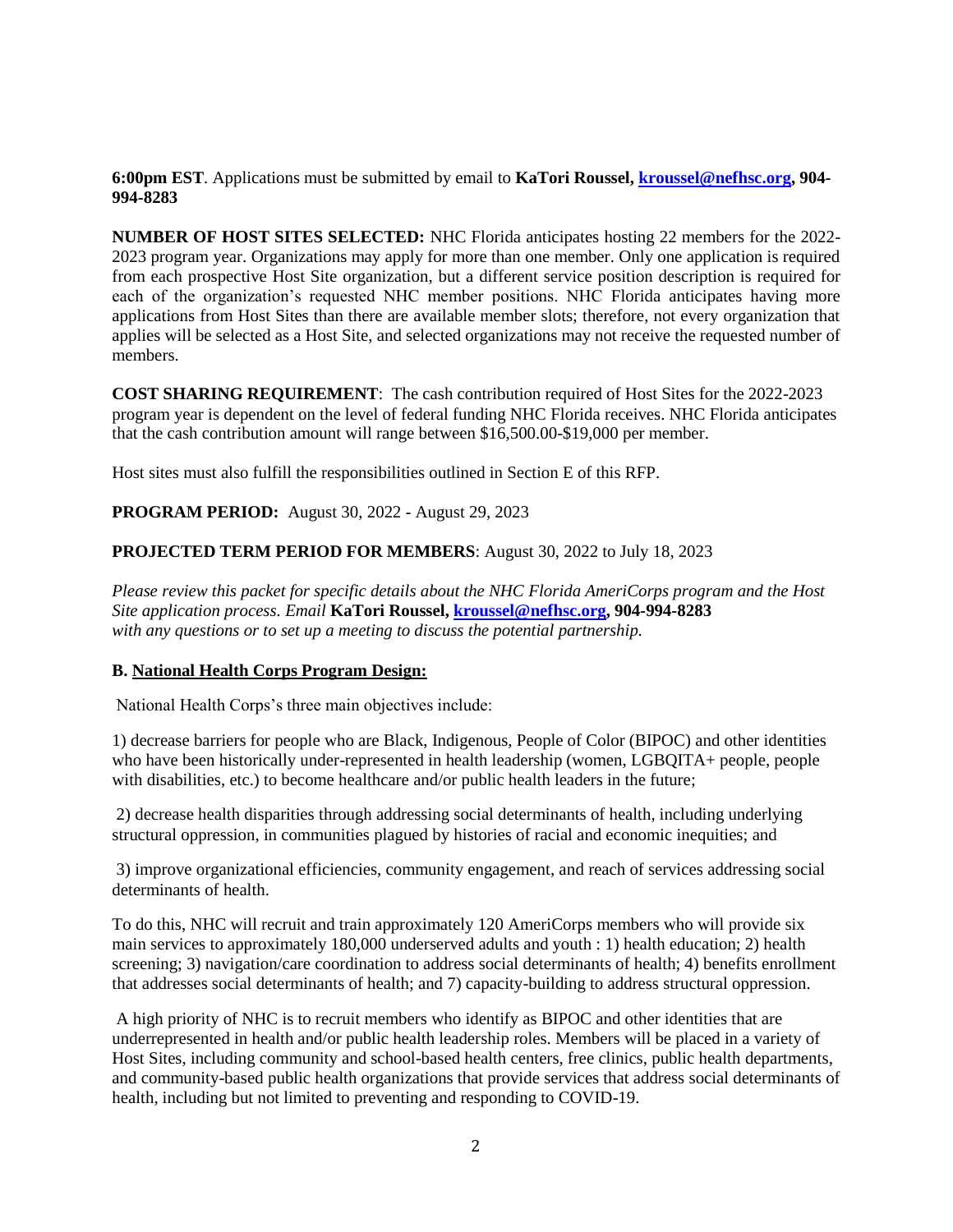In 2021, NHC Host Sites continued to experience challenges due to service needs, budgetary constraints, and new demands for expansion and transformation of delivery systems. NHC members will produce significant and unique contributions that address these challenges and enhance Host Sites' efforts to address social determinants of health, and underlying structural oppression that would not otherwise be possible due to the lack of adequate funding, staffing, and resources. While each NHC intervention and dosage time varies to meet the specific needs of Host Sites and targeted communities, all NHC members are trained to use a biopsychosocial model framework to understand and treat the health of individuals they serve. This framework emphasizes that health is affected by a combination of complex social, psychological, biological, environmental, and societal factors. NHC trainings also include an intersectional public health framework, which recognizes that health is shaped by a multi-dimensional overlapping of factors such as race, class, income, education, age, ability, sexual orientation, immigration status, ethnicity, indigeneity, and geography.

### **C. Host Site Eligibility**

To be eligible to apply to be an NHC Host Site, an organization must be a state-recognized nonprofit organization that complies with the restrictions outlined in Section  $501(c)(3)$  of the IRS code pertaining to political activities and lobbying; an institution of higher education; a government entity within a state or territory; Indian Tribe; or a partnership/consortium. These may include hospitals, schools, federally qualified health centers and other community health centers, primary care associations, health centercontrolled networks, and regional consortia.

*Other Requirements*: Under section 132A (b) of the National and Community Service Act of 1990 (NCSA), organizations that have been convicted of a federal crime may not receive assistance described in this RFP. Note that under section 745 of Title VII, Division E of the Consolidated Appropriations Act, 2016, if AmeriCorps is aware that any organization/Host Site has any unpaid Federal tax liability which has been assessed or for which all judicial and administrative remedies have been exhausted or have lapsed, and that is not being paid in a timely manner pursuant to an agreement with the authority responsible for collecting the tax liability, that organization/Host Site is not eligible for partnership with NHC as outlined in the RFP. A similar restriction may be enacted with the appropriation which will fund awards under this RFP. Pursuant to the Lobbying Disclosure Act of 1995, an organization described in Section  $501(c)(4)$  of the Internal Revenue Code of 1986, 26 U.S.C.  $501(c)(4)$  that engages in lobbying activities is not eligible to apply for AmeriCorps program funding.

#### **D. Other AmeriCorps/NHC Eligibility Requirements and Restrictions**

In order to be an NHC Florida Host Site, an organization must:

● Provide opportunities for NHC members to perform **direct service activities or capacitybuilding activities** that address social determinants of health and health disparities in communities in NHC Florida geographic locations and are consistent with NHC's objectives described above.

NHC considers structural oppression to be the multiplicity of ways that white/cisgender/heteronormative/ableist supremacy oppresses society, as well as the systematic and systemic ways that privilege is used to produce or reproduce inequity. **A total of 15% of each member's Host Site service hours must be spent on direct service and/or capacitybuilding activities that help to address structurally oppressive policies, procedures, and practices that contribute to health disparities.** This typically means that the point of intervention will be at the program or policy level and the activity will aim to address root causes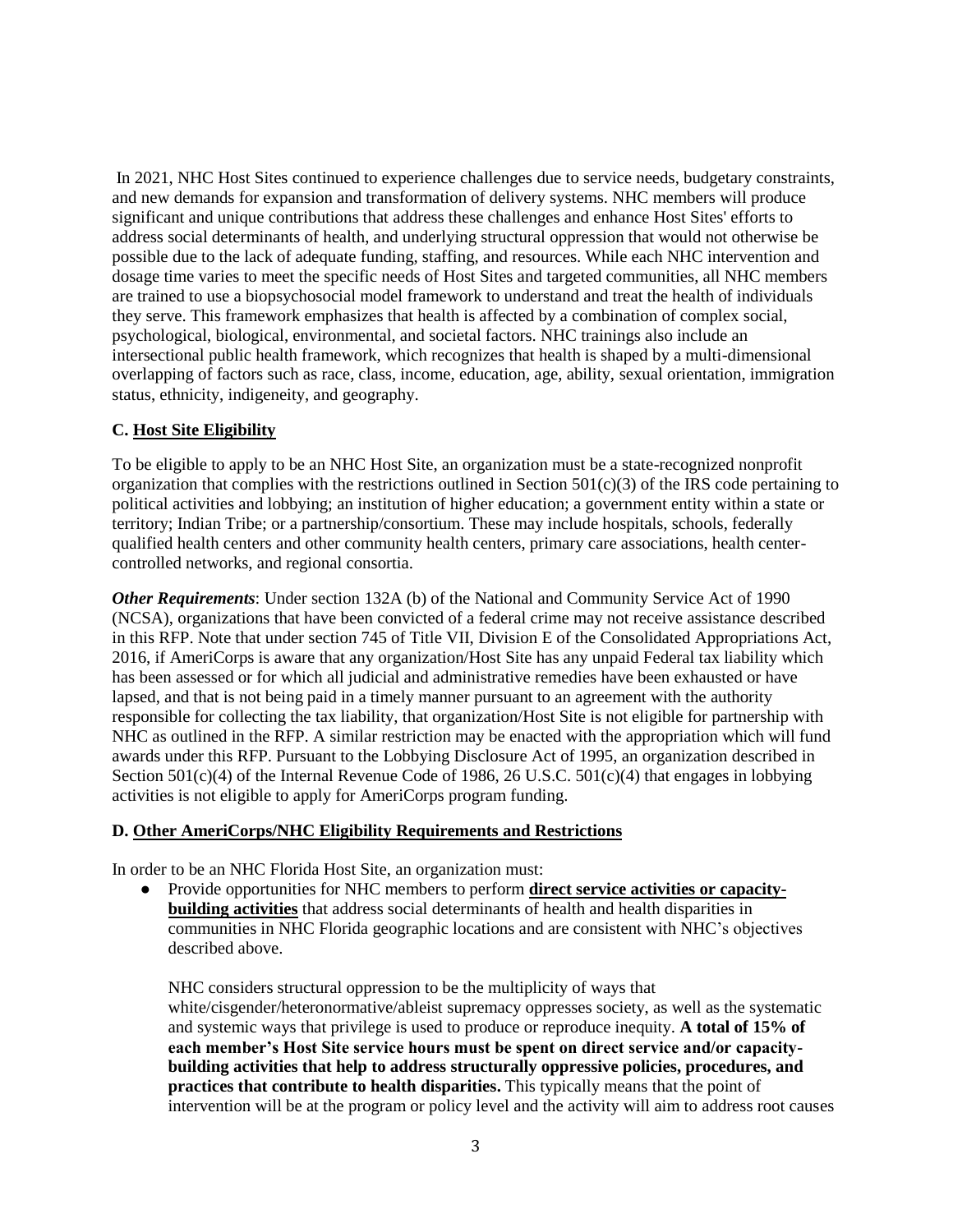of inequities and health disparities; providing direct services to individuals who are underserved or who are members of marginalized groups is not sufficient to meet this requirement. Examples of the types of activities that could help fulfill this requirement include, but are not limited to:

- o Identifying demographic/cultural/geographic groups that are underrepresented as participants in a particular program; augmenting the program by revising program materials (e.g. outreach materials, curricula, etc.) to increase responsiveness to the needs and experiences of the underrepresented group(s); conducting outreach to the underrepresented group(s) to better understand interest in and barriers to participation and corresponding opportunities to improve the program.
- o Developing, recruiting for, or facilitating focus groups composed of underrepresented community members when building or refining programs in order to inform program development.
- o Revising intake forms/processes to assess underlying environmental/community factors and experiences of marginalization that may contribute to individual challenges in service access and utilization; identifying pathways for support/referral to help address the needs identified.
- $\circ$  Revising health education curricula to include discussion of the ways in which experiences of oppression contribute to health outcomes and the impact of community/collective and individual trauma on health.
- o Assessing provision of culturally-aligned information and resources to service recipient communities and proposing/implementing improvements where needed.
- o Assessing individual bias of staff or other stakeholders and identifying/implementing opportunities to address it in order to improve service delivery.

## **Please note that proposed member service activities may not include any AmeriCorps prohibited activities (outlined below).**

- Demonstrate the capacity to provide mentoring and supervision, as well as personal and professional development opportunities, for the member(s) it is assigned.
- Comply with AmeriCorps **non-supplantation regulations:** NHC assistance may not be used to replace State and local public funds that had been used to support programs of the type eligible to receive AmeriCorps support. For any given program, this condition will be satisfied if the aggregate non-Federal public expenditure for that program in the fiscal year that support is to be provided is not less than the previous fiscal year.
- Comply with AmeriCorps regulations related to **contracts or collective bargaining agreements:**  NHC assistance may not be used to impair existing contracts for services or collective bargaining agreements.
- Comply with AmeriCorps **non-duplication regulations:** NHC assistance may not be used to duplicate an activity that is already available in the locality of a program. And, unless the requirements are met, AmeriCorps assistance will not be provided to a private nonprofit entity to conduct activities that are the same or substantially equivalent to activities provided by a State or local government agency in which such entity resides.
- Comply with AmeriCorps **non-displacement regulations**: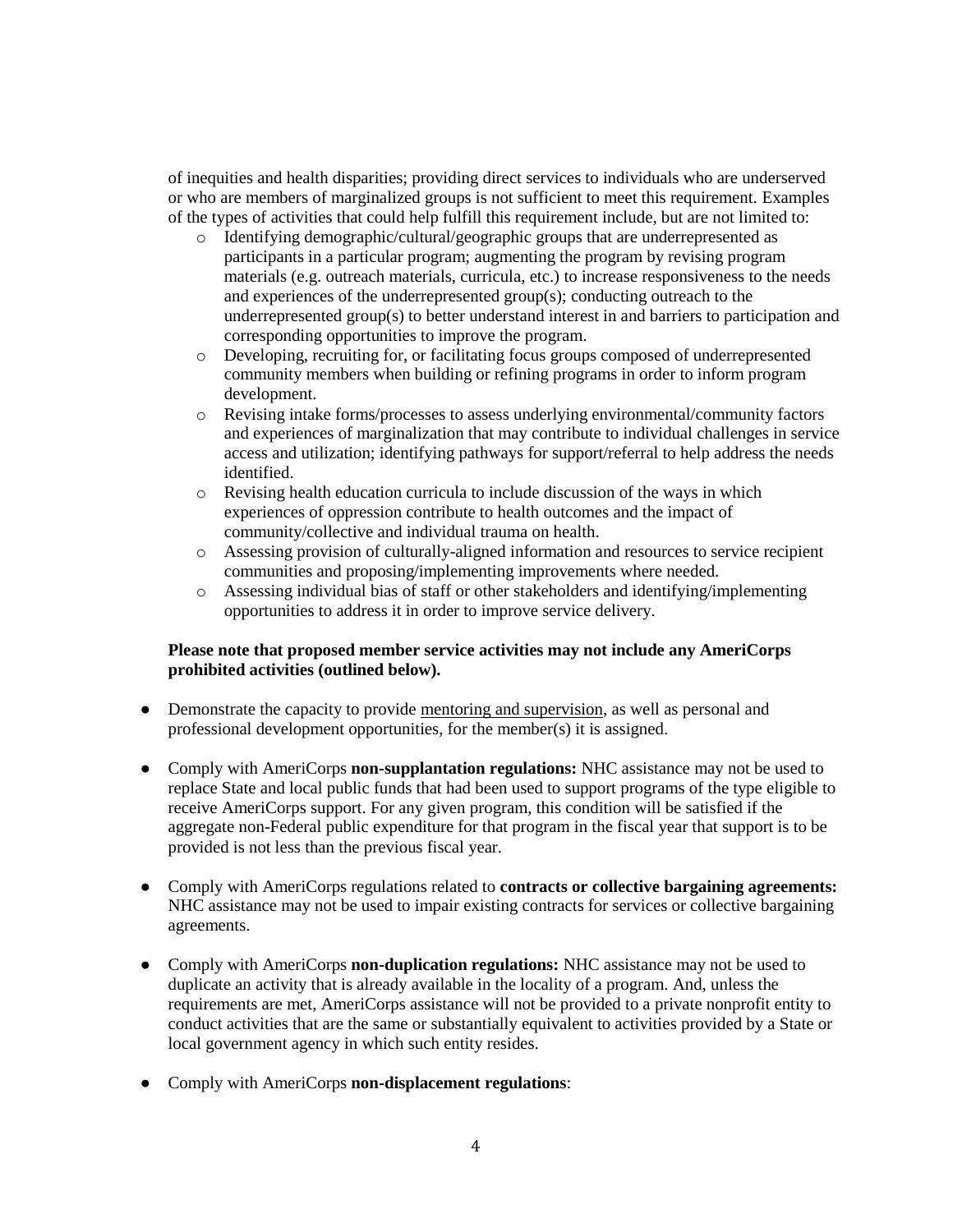- 1) An employer may not displace an employee or position, including partial displacement such as reduction in hours, wages, or employment benefits, as a result of the use by such employer of a participant in a program receiving AmeriCorps assistance;
- 2) An organization may not displace a volunteer by using a participant in a program receiving AmeriCorps assistance;
- 3) A service opportunity will not be created using AmeriCorps assistance that will infringe in any manner on the promotional opportunity of an employed individual;
- 4) A participant in a program receiving AmeriCorps assistance may not perform any services or duties or engage in activities that would otherwise be performed by an employee as part of the assigned duties of such employee;
- 5) A participant in any program receiving AmeriCorps assistance may not perform any services or duties, or engage in activities, that—
	- Will supplant the hiring of employed workers; or
	- Are services, duties, or activities with respect to which an individual has recall rights pursuant to a collective bargaining agreement or applicable personnel procedures.
- 6) A participant in any program receiving AmeriCorps assistance may not perform services or duties that have been performed by or were assigned to any
	- a. Presently employed worker;
	- b. Employee who recently resigned or was discharged;
	- c. Employee who is subject to a reduction in force or who has recall rights pursuant to a collective bargaining agreement or applicable personnel procedures;
	- d. Employee who is on leave (terminal, temporary, vacation, emergency, or sick); or
	- e. Employee who is on strike or who is being locked out.
- Consult with local labor representatives to ensure that the NHC program complies with labor laws.
- Comply with federal requirements for **Drug-Free Workplaces:** Every NHC Host Site must be a "Drug-Free Workplace" in compliance with the requirements for federal grant recipients under Sections 5153 through 5158 of the Anti-Drug Abuse Act of 1988, and must communicate its Drug-Free Workplace Policy, including any applicable provisions related to drug testing, to members before the beginning of the service term.
- Offer services to NHC members without regard to race, color, national origin, gender, age, religion, sexual orientation, disability, gender identity or expression, sex, political affiliation, marital or parental status, or military service, according to the AmeriCorps Grants Program Civil Rights and Non-Harassment Policy (Appendix A).
- Comply with AmeriCorps regulations related to **member fundraising activities:** An AmeriCorps member may spend no more than 10% of their originally agreed-upon term of service, as reflected in the member enrollment in the National Service Trust, performing fundraising activities, as described in §2520.40. AmeriCorps members may only raise resources directly in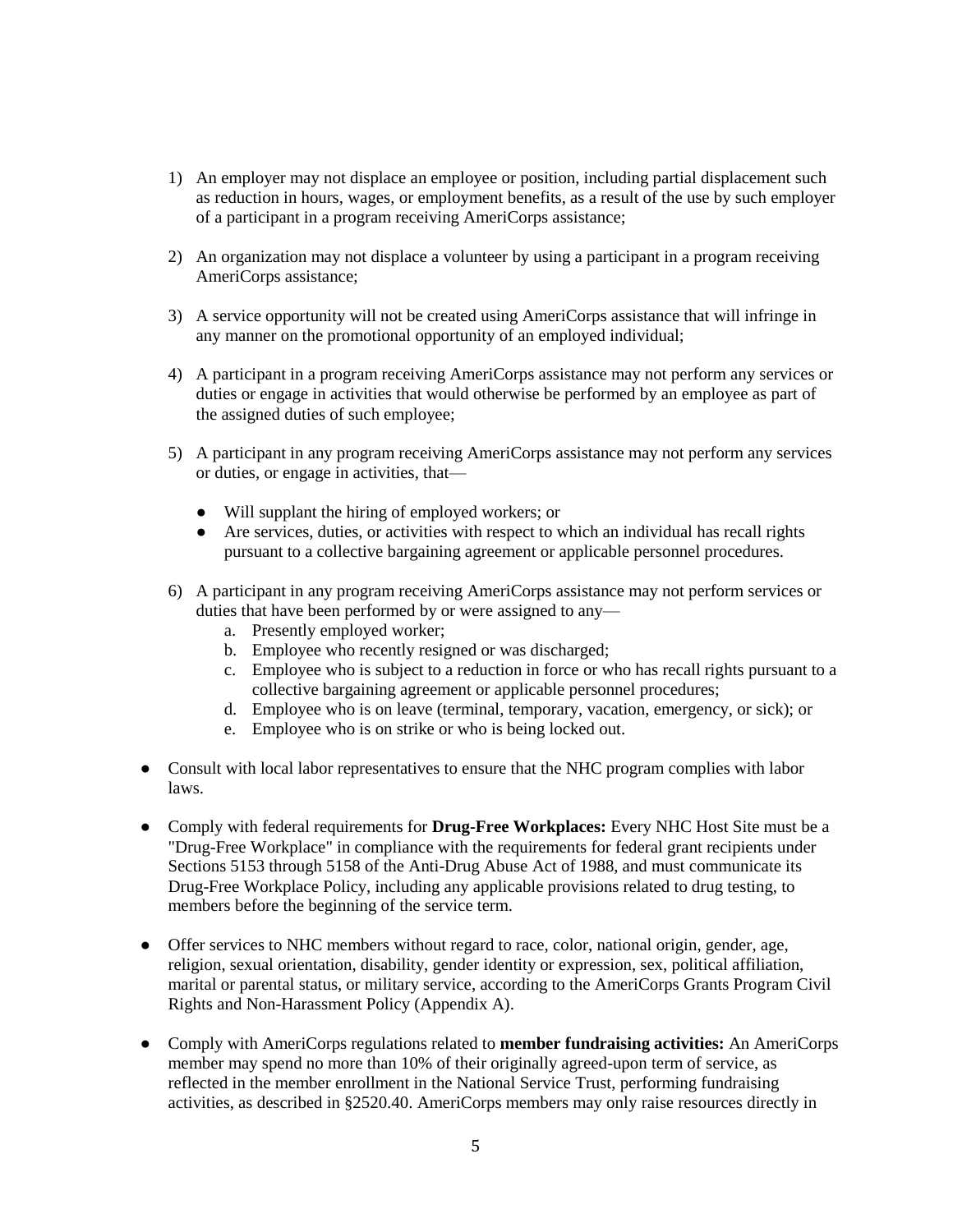support of their NHC Host Site service activities outlined in their member position description and delivered in compliance with applicable regulations. **AmeriCorps members may not:**

- 1) Raise funds for living allowances or for an organization's general (as opposed to project-specific) operating expenses or endowment;
- 2) Write a grant application to AmeriCorps or to any other Federal agency.
- Comply with federal and NHC regulations related to **needle/syringe exchange and related activities:** Federal law currently prohibits the use of federal funds to support AmeriCorps/NHC members or generated volunteers purchasing or distributing sterile needles or syringes for the hypodermic injection of any illegal drug. Thus, NHC members may not earn service hours for engaging in these activities directly by providing NHC service recipients with a needle or syringe exchange program or indirectly by recruiting, training, or managing others for the purpose of engaging in these activities.
- Comply with NHC regulations related to **service activities related to medical marijuana:** NHC strictly prohibits all NHC service activities related to medical marijuana use, education, access, and referral by members, Operating Site staff, and NHC staff. Members may not provide individuals receiving services at Host Sites or through program-supported or outside service activities with any assistance related to medical marijuana, and may not earn service hours for any activities related to medical marijuana. This policy applies regardless of the state laws of the states in which member activities are taking place.

## **E. Host Site Expectations & Commitments**

Host Sites assume a variety of responsibilities when they are selected to host an NHC member. NHC Florida works to support each Host Site and member in meeting the goals of the program. Each Host Site is asked to fulfill the following expectations and commitments:

- Contribute a cash contribution toward the member stipend and program operating costs as determined by the program (range noted above).
- Pay for or reimburse NHC members for any pre-service tests (e.g., physicals/medical exams, drug tests, additional background checks not required by NHC or AmeriCorps, certifications, etc.) that are required in order for members to serve at the Host Site.
- Designate a Host Site Supervisor/Mentor who will provide adequate supervision to ensure/maintain NHC members' accountability, member development, program development, and completion of program service objectives (see below for NHC Host Site Supervisor Requirements).
- Provide each NHC member with a position description that clearly defines their duties and responsibilities, including day-to-day activities, and provides all information required by NHC. The position description should align with NHC's mission and objectives. The position must include at least 85% direct service or capacity-building activities that aim to improve, augment, or support direct service, with up to 15% allowable for administrative tasks that support the overall position. The position must include at least 15% of the member's service hours spent on activities that address structural oppression in policies, procedures, and practices that contribute to health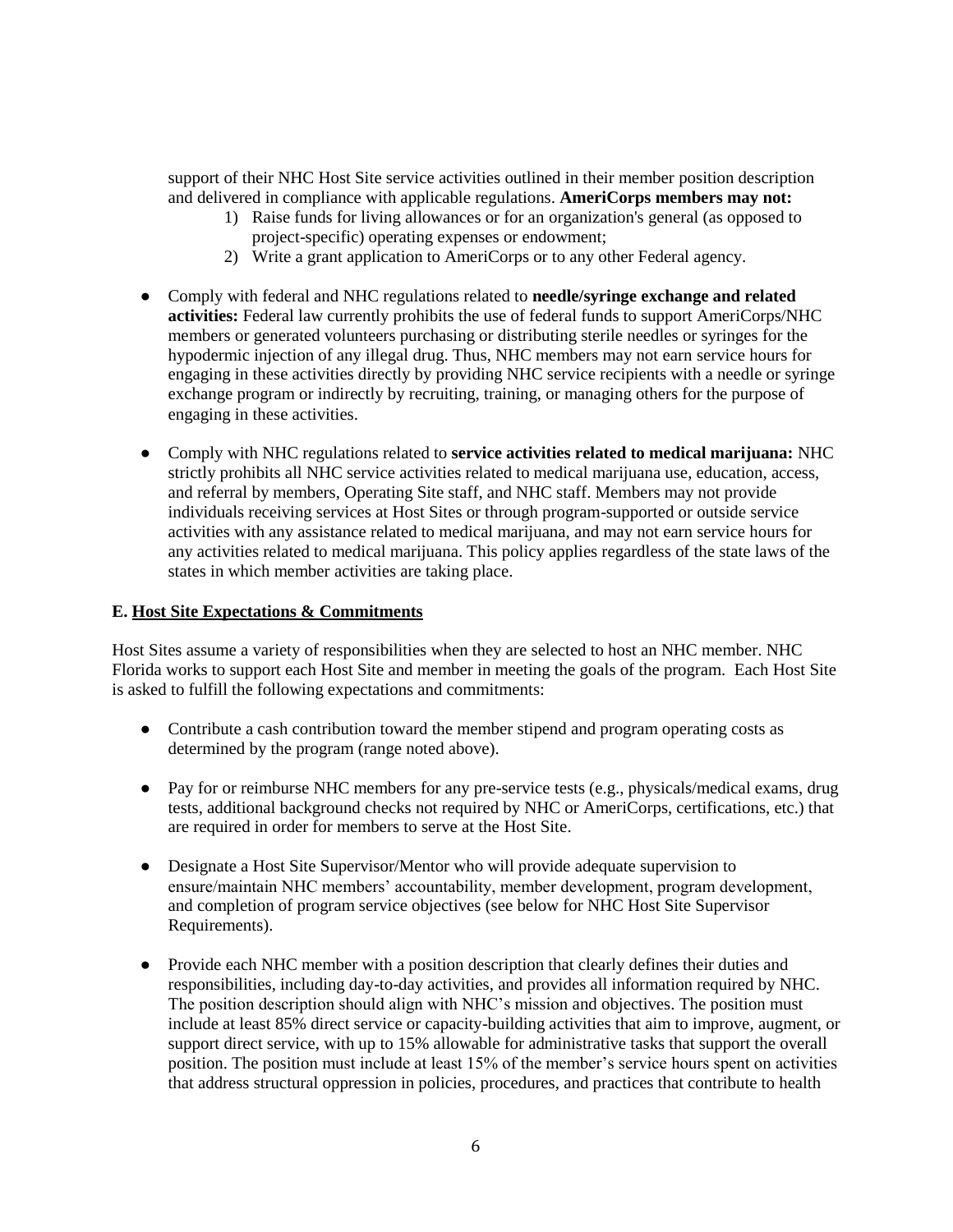disparities. The position description must be modified and submitted to the NHC Operating Site for approval in advance if member responsibilities change.

- Reimburse NHC members for site-related travel expenses such as travel to outreach events, between service sites, or other authorized travel approved by the Host Site Supervisor, but not daily travel to and from the Host Site.
- Provide support/supplies to NHC members necessary for them to perform their service activities effectively that include, but may not be limited to: supervision, office space, necessary supplies, materials, administrative support, and equipment, including access to a phone, a computer and appropriate office space. If members must complete Host Site service activities via remote/teleservice due to pandemic or other necessary causes as determined by government order and/or Host Site policy/recommendation, the Host Site is responsible for ensuring access to all required equipment and technology to fulfill the requirements of the service position from the teleservice location.
- Submit all required program documentation in accordance with the deadlines established by NHC and/or the NHC Operating Site.
- Support NHC member attendance and participation in NHC Florida sponsored member meetings, trainings, group services projects, retreats, site visits and other program functions as determined by NHC program staff.
- Understand NHC and AmeriCorps prohibited member activities (see below) and restrictions (see above) and ensure that members are not engaging in prohibited activities or violating other AmeriCorps restrictions while accumulating service or training hours or otherwise performing activities supported by the AmeriCorps program.
- Adhere to and support member adherence to NHC program policies as detailed in the *NHC Member Handbook*, including member corrective action and problem-solving procedures.
- Maintain regular communication with NHC program staff regarding the member's performance, special initiatives, achievements, issues, and other matters that affect NHC program effectiveness at the site.
- Participate with NHC program staff in strategies for problem solving, program evaluation, and program improvement in a timely manner within reasonable deadlines provided by NHC staff.
- Inform and take active steps to help ensure that other Host Site staff understand the role of the AmeriCorps NHC member, including restricted/prohibited activities as communicated by NHC program staff and outlined in the *NHC Member Handbook*.
- Participate in, encourage, and support members with data collection and reporting for NHC performance measures and evaluation activities within timely, reasonable deadlines requested by NHC.
- Participate in and assist with the NHC communications/public relations work plan as necessary, including but not limited to: using the AmeriCorps and NHC logos (provided by NHC) on all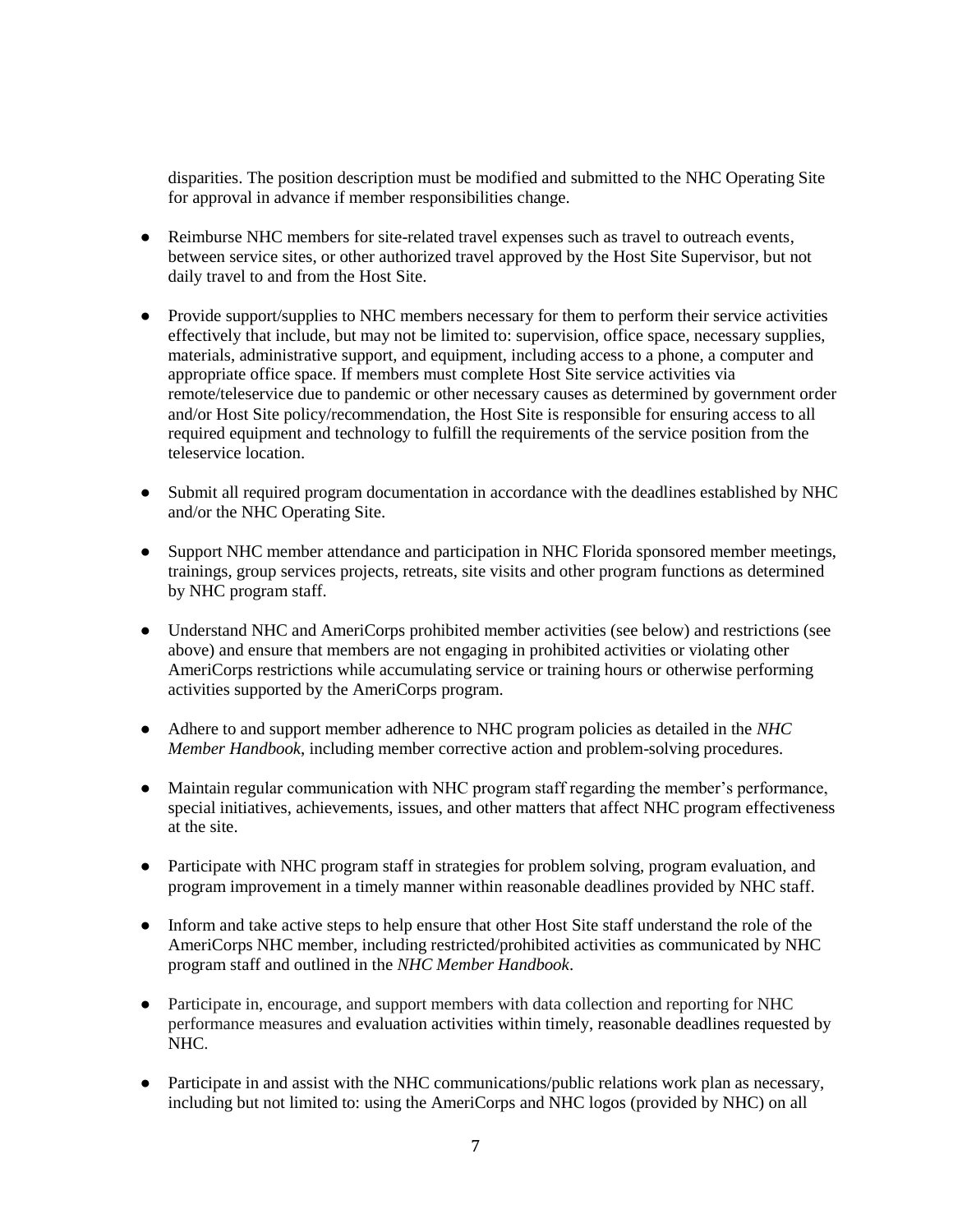promotional material discussing the Host Site's partnership with AmeriCorps and NHC, and including the NHC boilerplate (provided by NHC upon request) in all press releases/promotional material discussing the Host Site's partnership with NHC.

- Inform NHC staff about and provide documentation of any concerns, problems, or issues related to a member's performance or conduct at the site immediately, and in accordance with the NHC performance improvement/corrective action procedures.
- Inform NHC staff immediately of any developments or delays that have an impact on NHC activities, any significant problems relating to the administrative aspects of the Host Site/NHC partnership, or any suspected misconduct or nonfeasance related to this partnership.
- Comply with all NHC and AmeriCorps monitoring activities and agree to provide NHC and AmeriCorps authorized representatives access to program documentation, organizational procedures, and other information as may be reasonably required.
- Comply with all NHC required improvement/corrective actions in the time frame stipulated by the NHC as may be reasonably required.
- Put appropriate safeguards in place for ensuring member safety and ensure that members are informed about the Host Site's policies and procedures for responding to potentially unsafe situations and emergencies.
- Ensure that neither the Host Site nor any person acting on its behalf shall in any manner discriminate against or intimidate any NHC member on the basis of race, color, national origin, gender, age, religion, sexual orientation, disability, gender identity or expression, sex, political affiliation, marital or parental status, military service, or any other status in any of its activities or operations. Should discrimination or intimidation occur, the Host Site shall immediately contact the NHC Operating Site to discuss a plan for remedying the issue.
- Engage with members who disclose experiencing inappropriate behavior by service recipients or other community members encountered during the course of service, and support such members in addressing the issue in accordance with NHC policy.

The assigned Host Site Supervisor/Mentor must fulfill the following expectations and commitments:

- 1. Assume primary responsibility for ensuring Host Site compliance with the expectations outlined above in this Section E, and serve as the primary Host Site liaison with other relevant Host Site and NHC personnel to address any concerns, issues, or needs.
- 2. Provide and/or coordinate any Host Site-specific NHC member training needed to carry out program activities at the Host Site, including training about all Host Site policies and requirements to which members are expected to adhere.
- 3. Supervise, monitor, and mentor NHC member(s) assigned.
- 4. Hold **weekly** one-on-one meetings with NHC member(s) and their team, and check in with any teleserving members at least three times per week.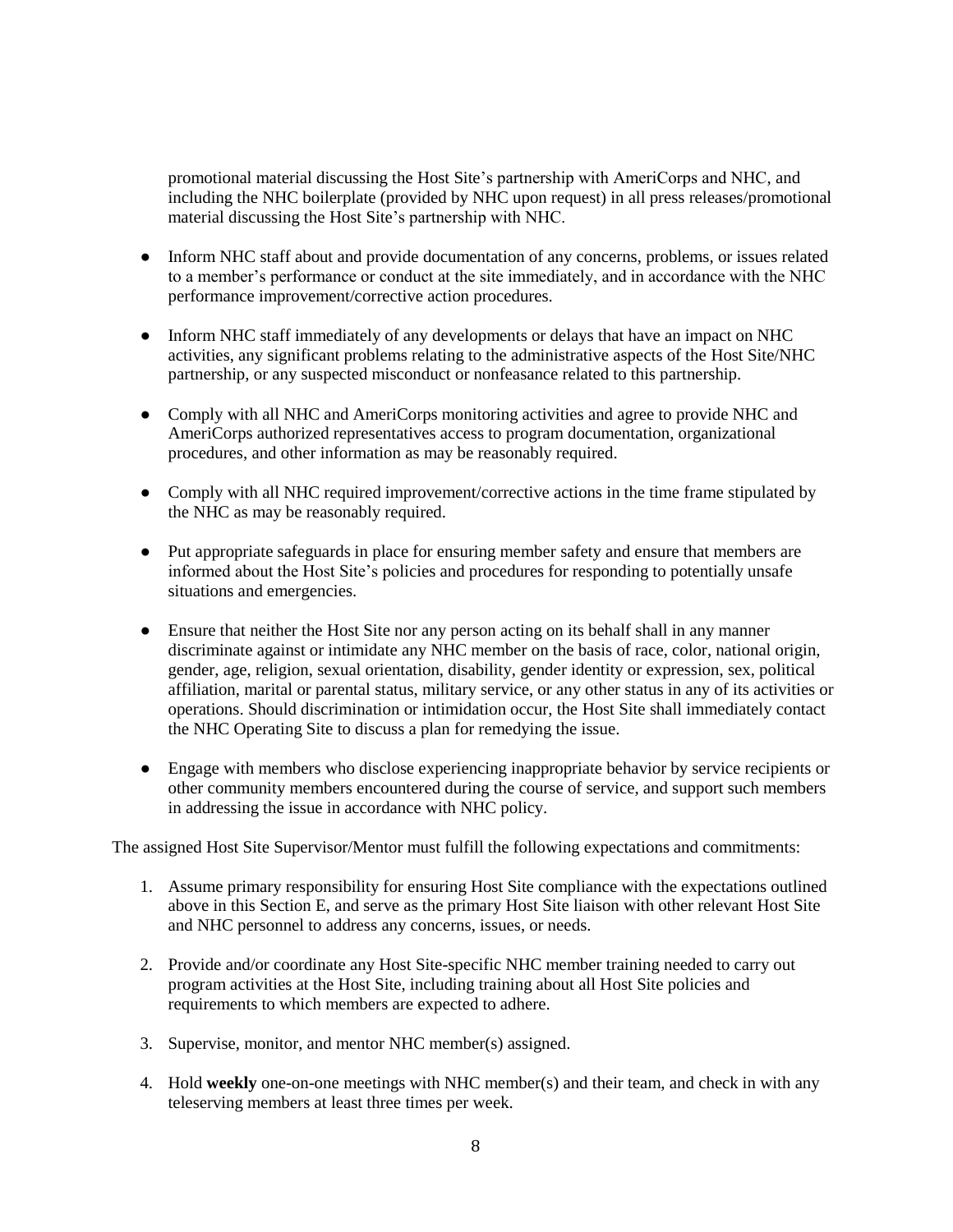- 5. Ensure that there is adequate oversight of the member's day-to-day activities and opportunities for communication between the member and supervisor to troubleshoot time-sensitive questions and issues outside of formal member/supervisor meetings. If the member and supervisor are not physically located in the same building during member service hours, ensure that the member has access to an on-site contact who can assist with addressing urgent needs.
- 6. Participate and respond in a timely manner to NHC surveys and/or evaluation activities.
- 7. Review and sign documentation related to daily activities and hours of service on an ongoing, biweekly basis.
- 8. Evaluate each NHC member's performance at least twice a year using NHC's standard Member Performance Review procedures, and support each member's professional development goals through NHC's Member Development Plan process.
- 9. Adhere to the NHC corrective action and problem-solving procedures in a timely manner.
- 10. Attend meetings and trainings conducted by NHC and/or the NHC Operating Site.
- 11. Develop or assist in development of program activities that enable NHC members to provide services related to NHC program objectives.
- 12. Adhere to all other Host Site responsibilities and NHC/AmeriCorps provisions that are outlined in the *NHC Member Handbook*, and the signed agreement between NHC and the Host Site.

## **F. Member Training**

All NHC members receive training throughout the program year. NHC Florida makes every effort to ensure that member training is relevant and applicable to members' service activities and/or their professional and career development. NHC training is a shared responsibility, meaning members, program staff, and Host Site supervisors all play a role in assessing needs and designing, evaluating, and improving training. Member training takes many forms including Pre-Service Orientation at the beginning of the service term, monthly group training/member meetings, training provided by each member's Host Site, and optional outside training opportunities. Training is an integral part of the NHC member experience; therefore, members are expected to attend all pre-service and monthly trainings. NHC training focus areas, goals, and objectives are provided to all NHC Operating Sites, Host Sites, and members each program year. Host Sites are expected to provide members with training necessary to complete the specific tasks outlined in their service position description.

### **G. What NHC Members Can and Cannot Do**

NHC members must perform Host Site service activities in accordance with a predetermined position description completed using the NHC standardized position description template (completed by their Host Site and approved by the NHC) for their term of service. Member roles must align with the design of the NHC program and contribute to addressing the program's focus areas.

### **NHC members:**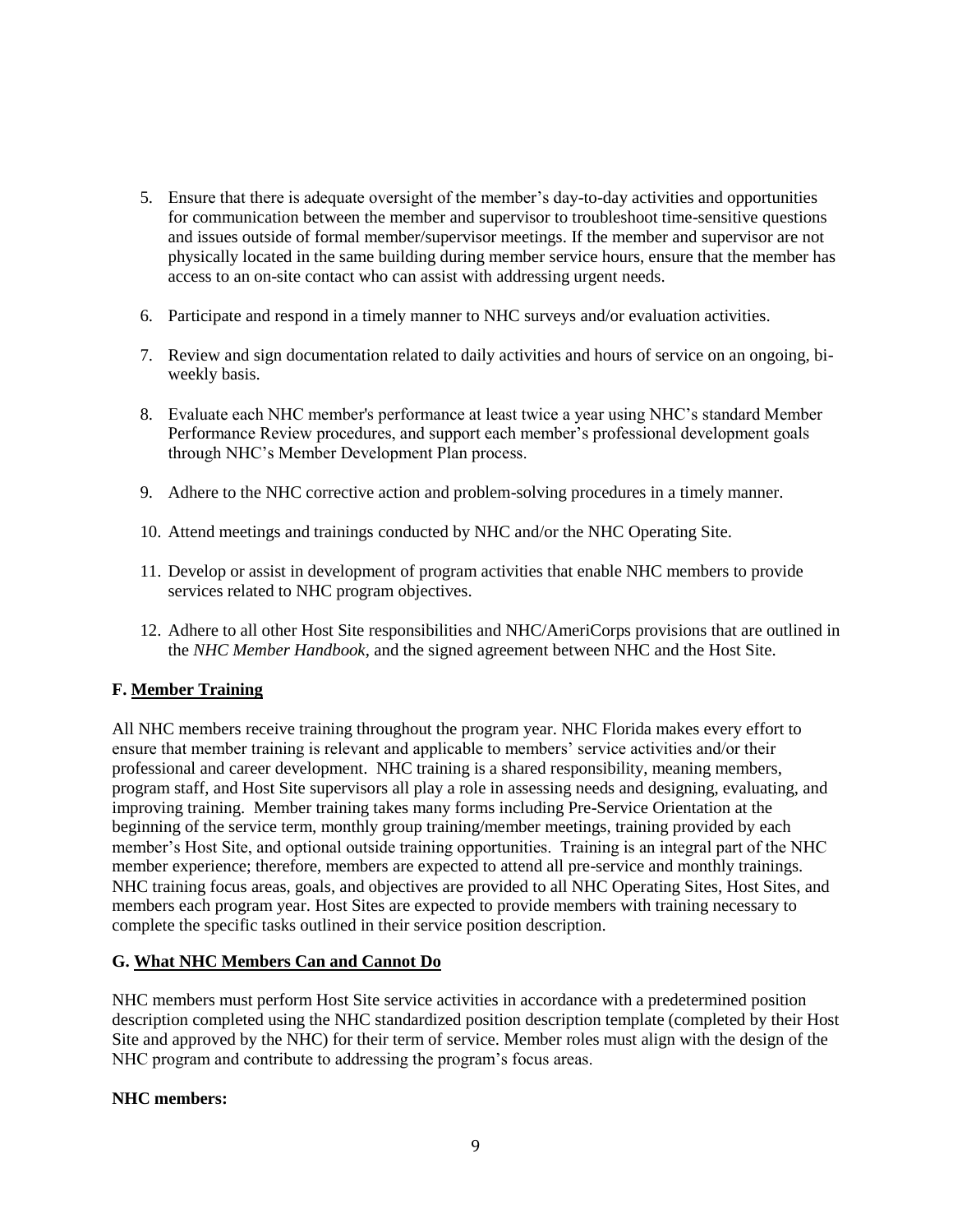- Must engage in direct service or capacity-building activities for at least 85% of their Host Site service time, with up to 15% of their time allowable for administrative activities that support the overall position (such as stuffing envelopes, entering data, etc.). Direct service activities are hands-on and have a direct impact on the individuals receiving services through a Host Site. Capacity-building activities are those that improve/expand organizational or programmatic efficiency, effectiveness, or scale/reach. Capacity-building activities may also leverage resources for programs and/or organizations. Capacity-building activities conducted through NHC must have the purpose of providing more, better, and/or more sustainable direct services, and cannot be solely intended to support the administration or operations of the organization. A total of 15% of each member's Host Site service hours must be spent on direct service and/or capacity-building activities that help to address structurally oppressive policies, procedures, and practices that contribute to health disparities in NHC's focus areas.
- May recruit, supervise, and train volunteers to support the Host Site mission.
- May raise funds directly in support of Host Site service activities that meet local health or human needs and that provide immediate and direct support to specific and direct service activities that members are doing at their Host Site as part of their approved position description. 100% of the funds raised must support these activities (see above for details on AmeriCorps fundraising restrictions). **Fundraising must not exceed 10% of the member's total hours of commitment and all member fundraising activities require prior approval by NHC.**
- May engage in professional training and development opportunities.

### **AmeriCorps Member Prohibited Activities:**

While charging time to the AmeriCorps program, accumulating service or training hours, or otherwise performing activities supported by the AmeriCorps program or the AmeriCorps agency, staff and members may not engage in the following activities:

- 1. Attempting to influence legislation;
- 2. Organizing or engaging in protests, petitions, boycotts, or strikes;
- 3. Assisting, promoting, or deterring union organizing;
- 4. Impairing existing contracts for services or collective bargaining agreements;
- 5. Engaging in partisan political activities, or other activities designed to influence the outcome of an election to any public office;
- 6. Participating in, or endorsing, events or activities that are likely to include advocacy for or against political parties, political platforms, political candidates, proposed legislation, or elected officials;
- 7. Engaging in religious instruction, conducting worship services, providing instruction as part of a program that includes mandatory religious instruction or worship, constructing or operating facilities devoted to religious instruction or worship, maintaining facilities primarily or inherently devoted to religious instruction or worship, or engaging in any form of religious proselytization;
- 8. Providing a direct benefit to
	- a. A business organized for profit;
	- b. A labor union;
	- c. A partisan political organization;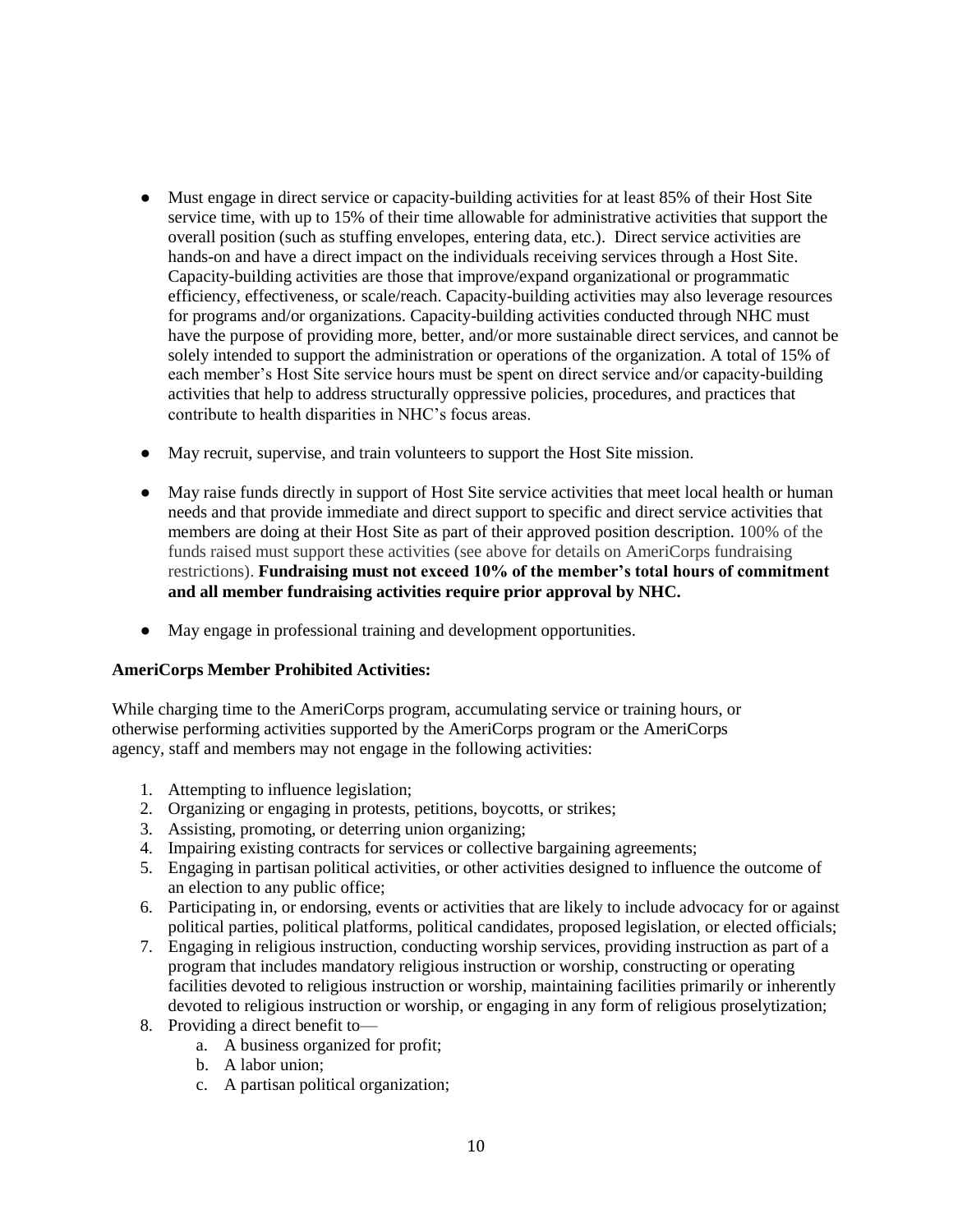- d. A nonprofit organization that fails to comply with the restrictions contained in section  $501(c)(3)$  of the Internal Revenue Code of 1986 related to engaging in political activities or substantial amount of lobbying except that nothing in these provisions shall be construed to prevent participants from engaging in advocacy activities undertaken at their own initiative; and
- e. An organization engaged in the religious activities described in paragraph 7 above, unless AmeriCorps agency assistance is not used to support those religious activities;
- 9. Conducting a voter registration drive or using AmeriCorps agency funds to conduct a voter registration drive;
- 10. Providing abortion services or referrals for receipt of such services; and
- 11. Such other activities as the AmeriCorps agency may prohibit.

In addition to the above activities, the below activities are additionally prohibited:

**Census Activities.** AmeriCorps members and volunteers associated with AmeriCorps grants may not engage in census activities during service hours. Being a census taker during service hours is categorically prohibited. Census-related activities (e.g., promotion of the Census, education about the importance of the Census) do not align with AmeriCorps State and National objectives. What members and volunteers do on their own time is up to them, consistent with program policies about outside employment and activities.

**Election and Polling Activities**. AmeriCorps members may not provide services for election or polling locations or in support of such activities.

AmeriCorps members may not engage in the above activities directly or indirectly by recruiting, training, or managing others for the primary purpose of engaging in one of the activities listed above. Individuals may exercise their rights as private citizens and may participate in the activities listed above on their initiative, on non-AmeriCorps time, and using non-AmeriCorps agency funds. Individuals should not wear the AmeriCorps logo while doing any of the above activities on their personal time.

All locations where members serve should post a list of the prohibited activities, when possible.

## **H. Host Site Selection Criteria and Timeline**

Applications to host an NHC Florida member will be assessed and reviewed by a team of NHC staff and partners. All **NEW** NHC Host Sites being considered for selection will be required to participate in a site visit with NHC Florida staff as part of their Application Review. All Host Site applications, whether for new or returning Host Sites, will be reviewed according to the following criteria:

- The degree to which the proposed member position addresses an identified community need and aligns with NHC's mission and objectives;
- The degree to which proposed service activities are meaningful, comprehensive, and appropriate for an NHC member;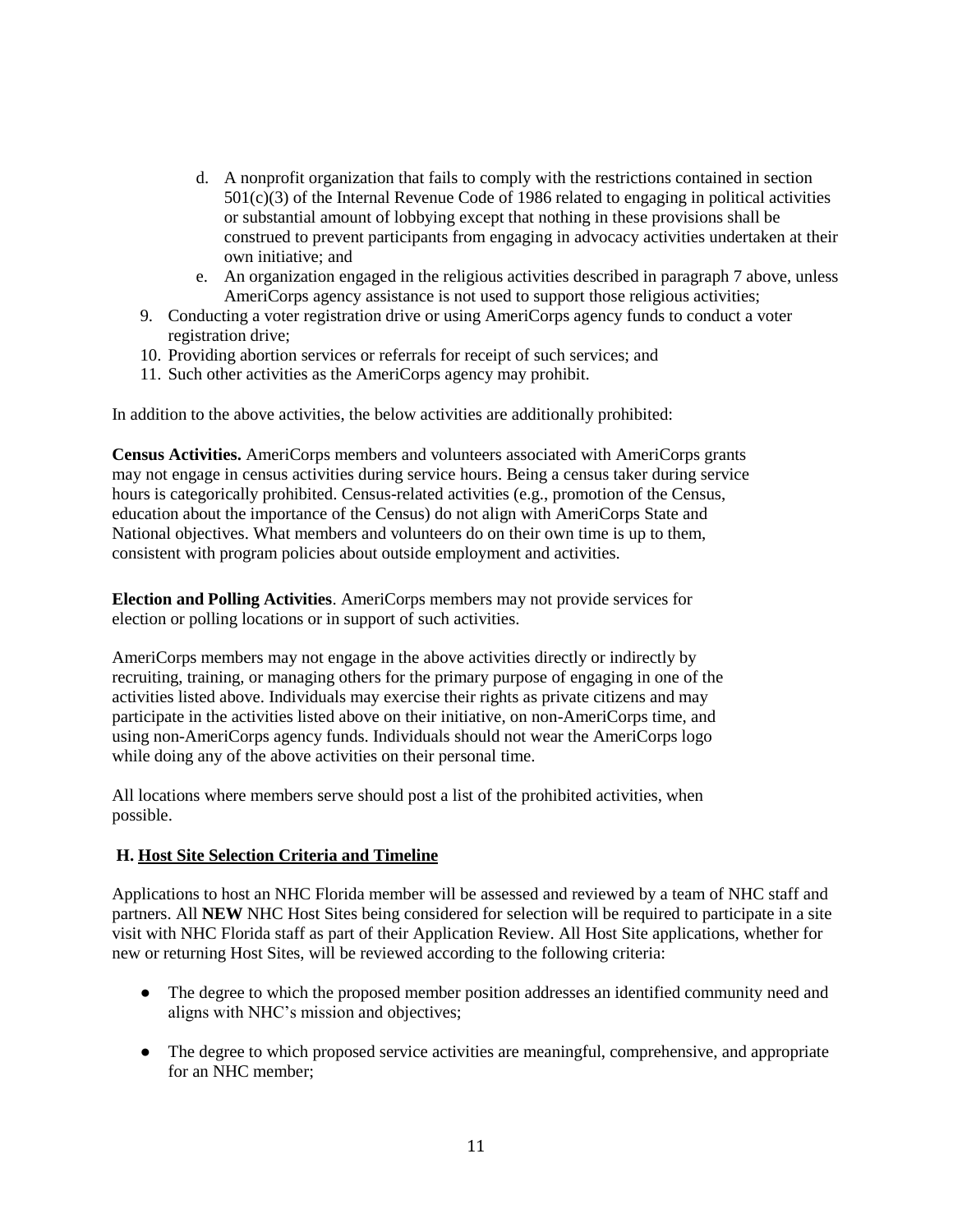- The degree to which proposed member activities address social determinants of health, health disparities, and the underlying structural oppression that contributes to them;
- Whether the proposed activities are ongoing and will provide enough for a member to do at the Host Site for 36-40 hours per week, on average;
- Commitment and demonstrated ability to supervise the member(s) and support their professional development objectives;
- The ability to fulfill NHC requirements;
- Information gathered by NHC staff during a visit to the agency; and
- Past performance of the organization as an NHC Host Site (if applicable).

Host site applications and position descriptions are due on **March 8 th, 2022** This NHC Host Site selection process is a competitive process. Host site applicants are not guaranteed selection. Applicants will be notified of their selection status no later March 30<sup>th</sup>, 2022.

### **Appendix A: AmeriCorps Grants Program Civil Rights and Non-Harassment Policy**

AmeriCorps (the Corporation for National and Community Service adopted the operating name "AmeriCorps" as of September 29, 2020) has zero tolerance for unlawful harassment of any individual or group of individuals engaged in national service. AmeriCorps is committed to treating all persons with dignity and respect. Our agency prohibits all forms of discrimination and harassment based on race, color, national origin, gender, age (40 and over), religion, sexual orientation, disability (mental or physical ), gender identity or expression, political affiliation, marital or parental status, pregnancy, reprisal, genetic information (including family medical history), or military service. All programs administered by or receiving federal financial assistance from AmeriCorps must be free from all forms of discrimination and harassment.

Harassment may include slurs and other verbal or physical conduct relating to an individual's gender, race, ethnicity, religion, sexual orientation, or any other legally-protected status when such behavior has the purpose or effect of interfering with service performance or creating an intimidating, hostile, or offensive service environment. Examples of harassing conduct include but are not limited to: explicit or implicit demands for sexual favors; pressure to engage in a romantic relationship or for dates; deliberate touching of another person without consent, leaning over, or cornering a person; repeated offensive teasing, jokes, remarks, or questions; unwanted letters, emails, or phone calls; distribution or display of offensive materials; offensive looks or gestures; gender, racial, ethnic, or religious baiting; physical assaults or other threatening behavior; and demeaning, debasing, or abusive comments or actions that intimidate.

AmeriCorps does not tolerate harassment from anyone, including any AmeriCorps employee or supervisor; a project or site employee or supervisor; a non-employee (e.g., client); a co-worker; a national